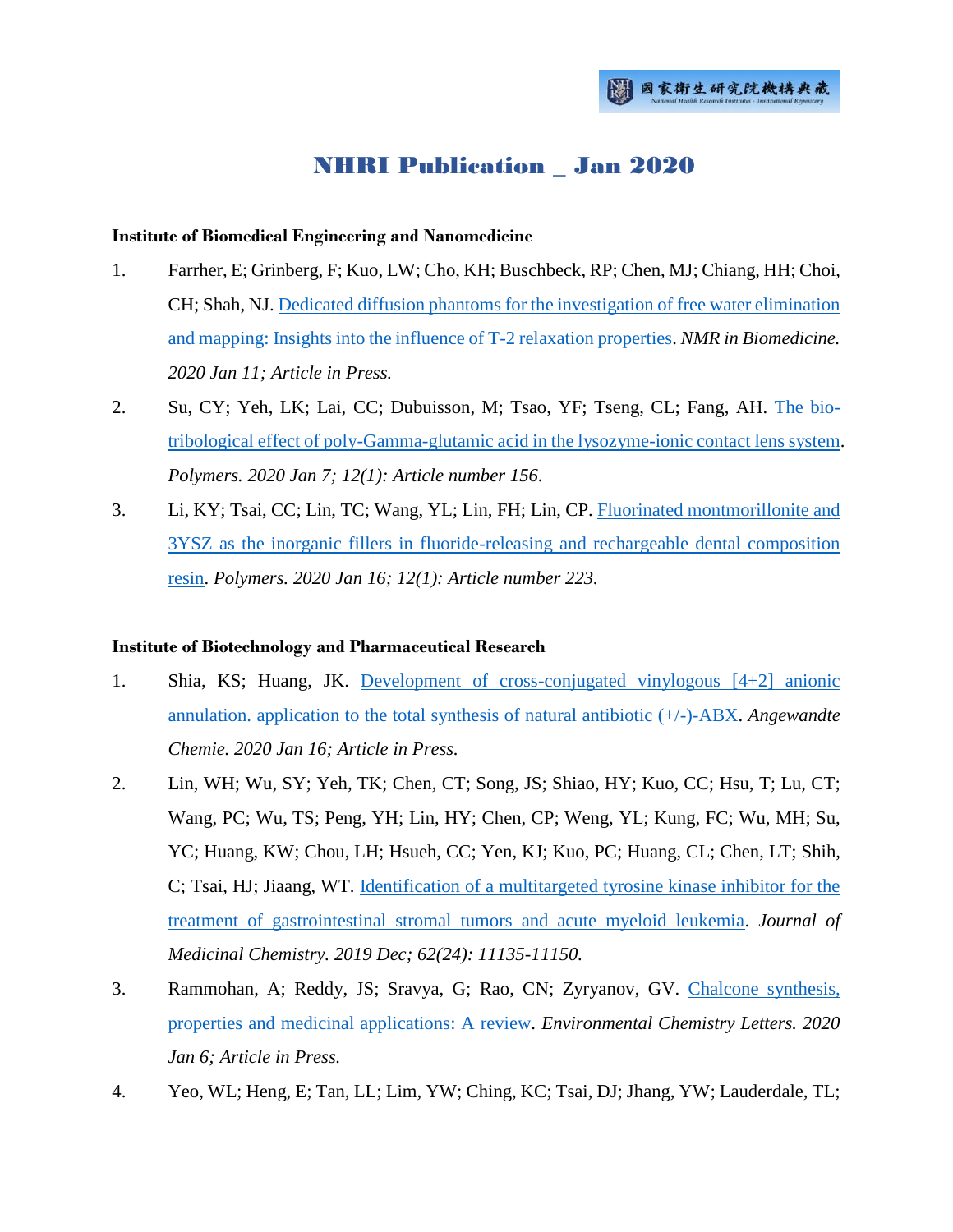Shia, KS; Zhao, H; Ang, EL; Zhang, MM; Lim, YH; Wong, FT. [Biosynthetic engineering](http://ir.nhri.org.tw/handle/3990099045/12462)  [of the antifungal, anti-MRSA auroramycin.](http://ir.nhri.org.tw/handle/3990099045/12462) *Microbial Cell Factories. 2020 Jan 6; 19: Article number 3.*

## **Institute of Cellular and Systems Medicine**

- 1. Chen, SY; Lin, MC; Tsai, JS; He, PL; Luo, WT; Chiu, IM; Herschman, HR; Li, HJ. [Exosomal 2',3'-CNP from mesenchymal stem cells promotes hippocampus CA1](http://ir.nhri.org.tw/handle/3990099045/12451)  [neurogenesis/neuritogenesis and contributes to rescue of cognition/learning deficiencies of](http://ir.nhri.org.tw/handle/3990099045/12451)  [damaged brain.](http://ir.nhri.org.tw/handle/3990099045/12451) *Stem Cells Translational Medicine. 2020 Jan 15; Article in Press.*
- 2. Lu, HE; Tsai, CL; Chiu, IM; Pan, YL; Lin, YF; Lin, HC; Hsu, YC. [Generation of induced](http://ir.nhri.org.tw/handle/3990099045/12452)  [pluripotent stem cells MMCi001-A from a Taiwanese hearing loss patient carrying GJB2](http://ir.nhri.org.tw/handle/3990099045/12452)  [pV37I mutation.](http://ir.nhri.org.tw/handle/3990099045/12452) *Stem Cell Research. 2019 Dec 18; 42: Article number 101692.*
- 3. Liu, Y; Hsu, SH. [Biomaterials and neural regeneration.](http://ir.nhri.org.tw/handle/3990099045/12492) *Neural Regeneration Research. 2020 Jul; 15(7): 1243-1244.*
- 4. Hsiao, PJ; Liao, CY; Kao, YH; Chan, JS; Lin, YF; Chuu, CP; Chen, JS. [Comparison of](http://ir.nhri.org.tw/handle/3990099045/12453)  [fractional excretion of electrolytes in patients at different stages of chronic kidney disease:](http://ir.nhri.org.tw/handle/3990099045/12453)  [A cross-sectional study.](http://ir.nhri.org.tw/handle/3990099045/12453) *Medicine. 2020 Jan; 99(2): Article number e18709.*

# **Institute of Molecular and Genomic Medicine**

- 1. Lai, CY; Yeh, DW; Lu, CH; Liu, YL; Chuang, YC; Ruan, JW; Kao, CY; Huang, LR; Chuang, TH. [Epigenetic silencing of ubiquitin specific protease 4 by snail1 contributes to](http://ir.nhri.org.tw/handle/3990099045/12450)  [macrophage-dependent inflammation and therapeutic resistance in lung cancer.](http://ir.nhri.org.tw/handle/3990099045/12450) *Cancers. 2020 Jan 8; 12(1): Article number 148.*
- 2. Lu, CY; Yen, TY; Chang, LY; Liau, YJ; Liu, HH; Huang, LM. [Multiple-locus variable](http://ir.nhri.org.tw/handle/3990099045/12439)[number tandem-repeat analysis \(MLVA\) of macrolide-susceptible and -resistant](http://ir.nhri.org.tw/handle/3990099045/12439)  [Mycoplasma pneumoniae in](http://ir.nhri.org.tw/handle/3990099045/12439) children in Taiwan. *Journal of the Formosan Medical Association = Taiwan yi zhi. 2020 Jan 7; Article in Press.*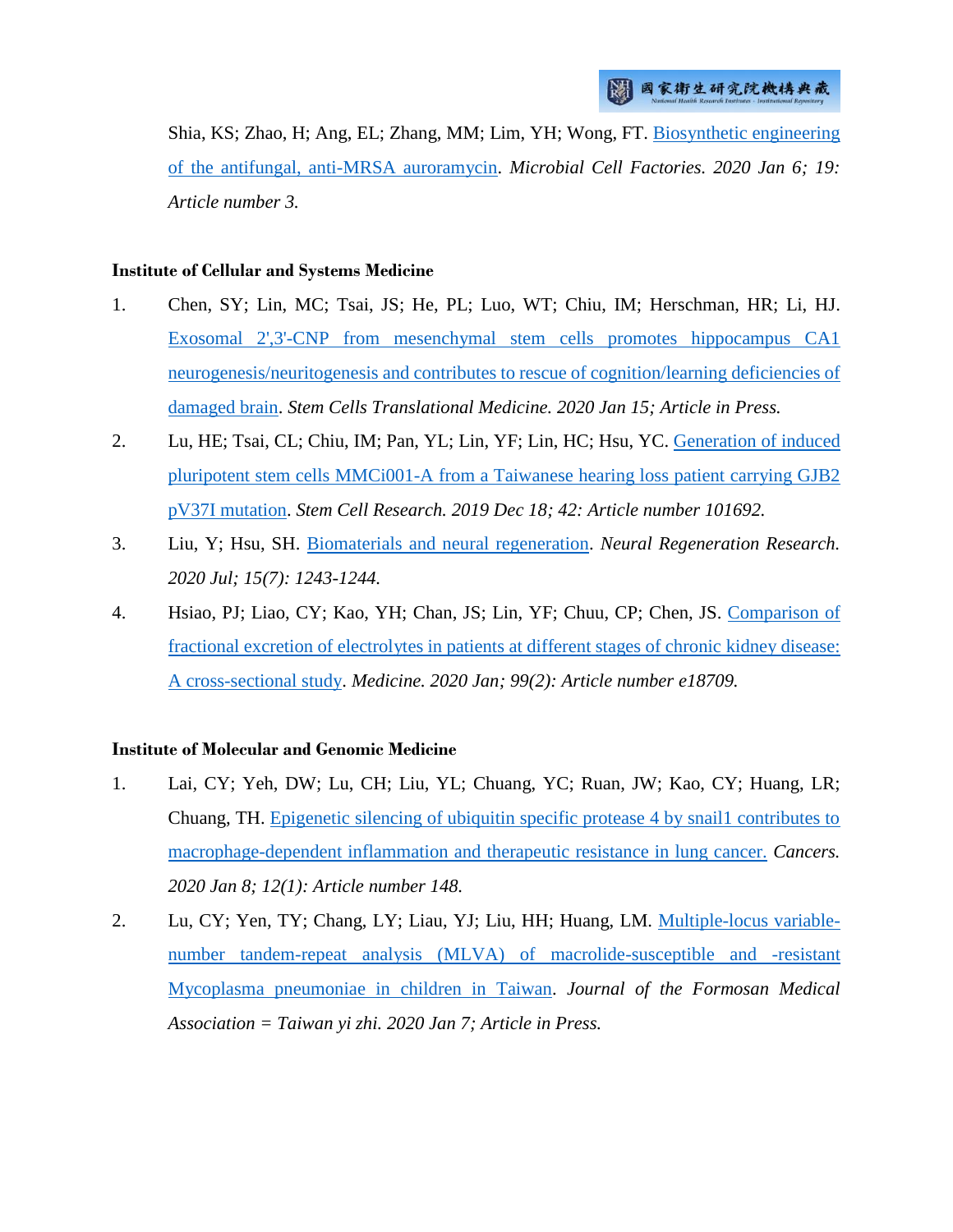#### **Institute of Population Health Sciences**

- 1. Nelson, RG; Grams, ME; Ballew, SH; Sang, YY; Azizi, F; Chadban, SJ; Chaker, L; Dunning, SC; Fox, C; Hirakawa, Y; Iseki, K; Ix, J; Jafar, TH; Kottgen, A; ..; et al. [Development of risk prediction equations for incident chronic kidney disease.](http://ir.nhri.org.tw/handle/3990099045/12466) *JAMA-Journal of the American Medical Association. 2019 Dec; 322(21): 2104-2114.*
- 2. Chang, AY; Liao, BY. [Reduced translational efficiency of eukaryotic genes after](http://ir.nhri.org.tw/handle/3990099045/12471)  [duplication events.](http://ir.nhri.org.tw/handle/3990099045/12471) *Molecular Biology and Evolution. 2020 Jan 6; Article in Press.*
- 3. Kuo, CL; Chou, HY; Chiu, YC; Cheng, AN; Fan, CC; Chang, YN; Chen, CH; Jiang, SS; Chen, NJ; Yueh-Luen Lee, A. [Mitochondrial oxidative stress by Lon-PYCR1 maintains an](http://ir.nhri.org.tw/handle/3990099045/12488)  immunosuppressive tumor [microenvironment that promotes cancer progression and](http://ir.nhri.org.tw/handle/3990099045/12488)  [metastasis.](http://ir.nhri.org.tw/handle/3990099045/12488) *Cancer Letters. 2020 Jan 24; 474: 138-150.*
- 4. Tsai, IJ; Lai, TS; Shiao, CC; Huang, TM; Wang, CH; Chen, LW; Lin, YH; Chen, L; Wu, VC; Chu, TS. [Proton-pump inhibitors augment the risk of major adverse cardiovascular](http://ir.nhri.org.tw/handle/3990099045/12496)  [events and end-stage renal disease in patients with acute kidney injury after temporary](http://ir.nhri.org.tw/handle/3990099045/12496)  [dialysis.](http://ir.nhri.org.tw/handle/3990099045/12496) *Clinical Pharmacology and Therapeutics. 2020 Jan 4; Article in Press.*
- 5. Yen, FS; Yang, YC; Hwu, CM; Wei, JC; Huang, YH; Hou, MC; Hsu, CC. [Liver-related](http://ir.nhri.org.tw/handle/3990099045/12468)  [long-term outcomes of thiazolidinedione use in persons with type 2 diabetes.](http://ir.nhri.org.tw/handle/3990099045/12468) *Liver International. 2020 Jan 21; Article in Press.*
- 6. Chiang, CY; Ching, YH; Chang, TY; Hu, LS; Yong, YS; Keak, PY; Mustika, I; Lin, MD; Liao, BY. [Novel eye genes systematically discovered through an integrated analysis of](http://ir.nhri.org.tw/handle/3990099045/12495)  [mouse transcriptomes and phenome.](http://ir.nhri.org.tw/handle/3990099045/12495) *Computational and Structural Biotechnology Journal. 2020 Dec 27; 18: 73-82.*
- 7. Lin, YT; Wu, PH; Liang, SS; Mubanga, M; Yang, YH; Hsu, YL; Kuo, MC; Hwang, SJ; Kuo, PL. [Protein-bound uremic toxins are associated with cognitive function among](http://ir.nhri.org.tw/handle/3990099045/12465)  [patients undergoing maintenance hemodialysis.](http://ir.nhri.org.tw/handle/3990099045/12465) *Scientific Reports. 2019 Dec 31; 9: Article number 20388.*
- 8. Fang, CP; Wang, SC; Tsou, HH; Chung, RH; Hsu, YT; Liu, SC; Kuo, HW; Liu, TH; Chen, ACH; Liu, YL. [Genetic polymorphisms in the opioid receptor delta 1 \(OPRD1\) gene are](http://ir.nhri.org.tw/handle/3990099045/12476)  [associated with methadone dose in methadone maintenance treatment for heroin](http://ir.nhri.org.tw/handle/3990099045/12476)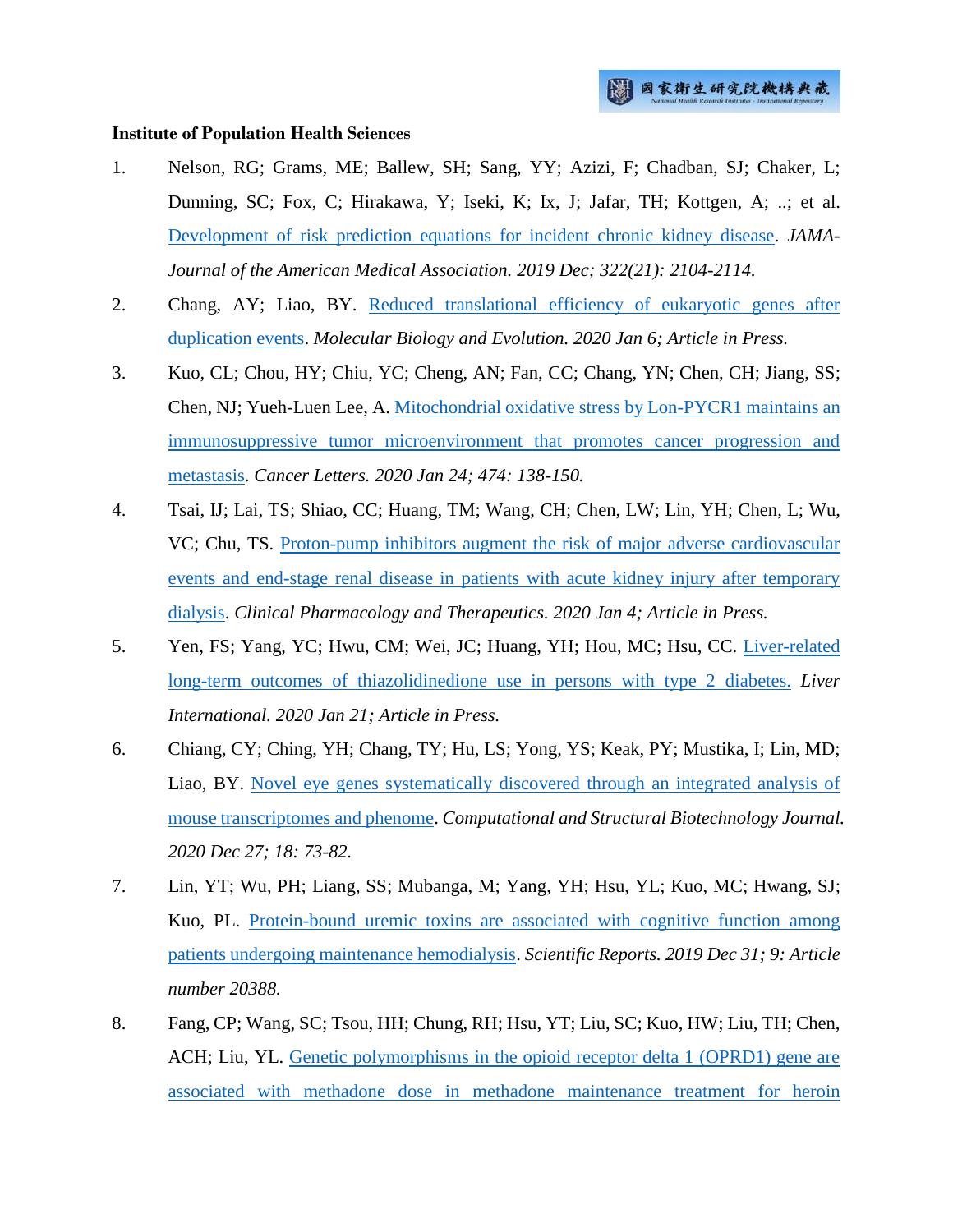[dependence.](http://ir.nhri.org.tw/handle/3990099045/12476) *Journal of Human Genetics. 2020 Jan 7; Article in Press.*

- 9. Zhang, HW; Kok, VC; Chuang, SC; Tseng, CH; Lin, CT; Li, TC; Sung, FC; Wen, CP; Hsiung, CA; Hsu, CY. [Long-term exposure to ambient hydrocarbons increases dementia](http://ir.nhri.org.tw/handle/3990099045/12467)  [risk in people aged 50 years and above in Taiwan.](http://ir.nhri.org.tw/handle/3990099045/12467) *Current Alzheimer Research. 2019 Jan 2; 16(14): 1276-1289.*
- 10. Zhong, LZ; Ali, H; Fang, ZX; Wahlqvist, ML; Hodgson, JM; Johnson, SK. [Lupin seed](http://ir.nhri.org.tw/handle/3990099045/12464)  [coat as a promising food ingredient: Physicochemical, nutritional, antioxidant properties,](http://ir.nhri.org.tw/handle/3990099045/12464)  [and effect of genotype and environment.](http://ir.nhri.org.tw/handle/3990099045/12464) *International Journal of Food Science and Technology. 2019 Nov; Article in Press.*
- 11. Gao, W; Wen, CP; Tsai, MK. [Pre-screening mechanism for LDCT lung cancer screening:](http://ir.nhri.org.tw/handle/3990099045/12469)  [Identifying higher-risk individuals among never smokers.](http://ir.nhri.org.tw/handle/3990099045/12469) *Tobacco Induced Diseases. 2019 Oct 16; 17: 17.*
- 12. Gao, W; Wen, CP; Tsai, MK; Sanna, M. [Mystery of rapid increase of lung cancer in](http://ir.nhri.org.tw/handle/3990099045/12470)  [nonsmoking women.](http://ir.nhri.org.tw/handle/3990099045/12470) *Tobacco Induced Diseases. 2019 Oct 12; 17: 31-32.*

#### **National Institute of Cancer Research**

- 1. Wu, WR; Lin, JT; Pan, CT; Chan, TC; Liu, CL; Wu, WJ; Sheu, JJ; Yeh, BW; Huang, SK; Jhung, JY; Hsiao, MS; Li, CF; Shiue, YL. [Amplification-driven BCL6-suppressed](http://ir.nhri.org.tw/handle/3990099045/12483)  [cytostasis is mediated by transrepression of FOXO3 and post-translational modifications](http://ir.nhri.org.tw/handle/3990099045/12483)  [of FOXO3 in urinary bladder urothelial carcinoma.](http://ir.nhri.org.tw/handle/3990099045/12483) *Theranostics. 2020 Jan 1; 10(2): 707- 724.*
- 2. Chen, TC; Chuang, JY; Ko, CY; Kao, TJ; Yang, PY; Yu, CH; Liu, MS; Hu, SL; Tsai, YT; Chan, H; Chang, WC; Hsu, TI. [AR ubiquitination induced by the curcumin analog](http://ir.nhri.org.tw/handle/3990099045/12446)  [suppresses growth of temozolomide-resistant glioblastoma through disrupting GPX4-](http://ir.nhri.org.tw/handle/3990099045/12446) [Mediated redox homeostasis.](http://ir.nhri.org.tw/handle/3990099045/12446) *Redox Biology. 2019 Dec 26; 30: Article number 101413.*
- 3. Kuo, CL; Chou, HY; Chiu, YC; Cheng, AN; Fan, CC; Chang, YN; Chen, CH; Jiang, SS; Chen, NJ; Yueh-Luen Lee, A. Mitochondrial oxidative [stress by Lon-PYCR1 maintains an](http://ir.nhri.org.tw/handle/3990099045/12488)  [immunosuppressive tumor microenvironment that promotes cancer progression and](http://ir.nhri.org.tw/handle/3990099045/12488)  [metastasis.](http://ir.nhri.org.tw/handle/3990099045/12488) *Cancer Letters. 2020 Jan 24; 474: 138-150.*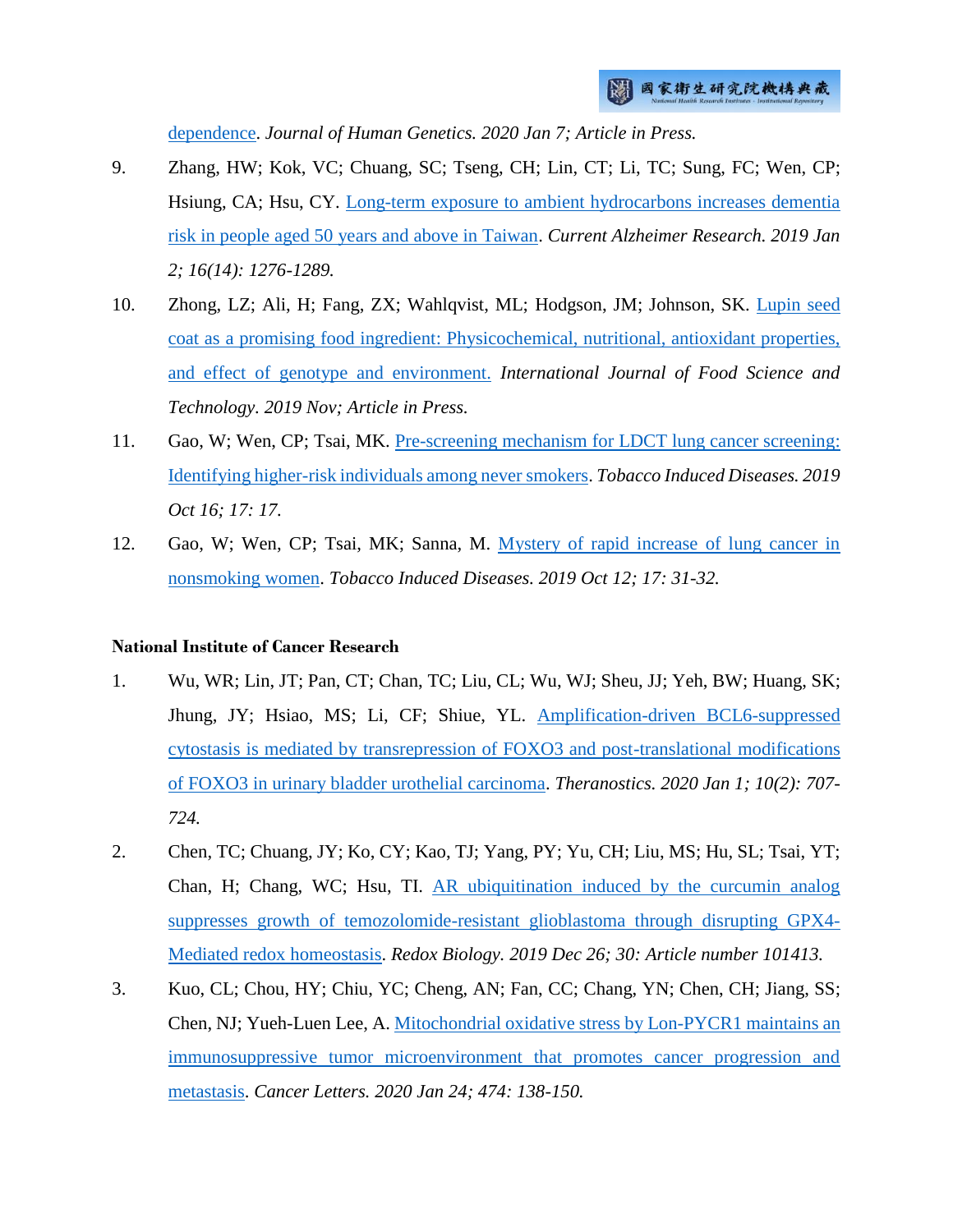- 4. Hsiao, KC; Chu, PY; Chang, GC; Liu, KJ. [Elevated expression of lumican in lung cancer](http://ir.nhri.org.tw/handle/3990099045/12486)  [cells promotes bone metastasis through an autocrine regulatory mechanism.](http://ir.nhri.org.tw/handle/3990099045/12486) *Cancers. 2020 Jan 17; 12(1): Article number 233.*
- 5. Huang, CY; Hsu, LH; Chen, CY; Chang, GC; Chang, HW; Hung, YM; Liu, KJ; Kao, SH. [Inhibition of alternative cancer cell metabolism of EGFR mutated non-small cell lung](http://ir.nhri.org.tw/handle/3990099045/12487)  [cancer serves as a potential therapeutic strategy.](http://ir.nhri.org.tw/handle/3990099045/12487) *Cancers. 2020 Jan 10; 12(1): Article number 181.*
- 6. Lin, WH; Wu, SY; Yeh, TK; Chen, CT; Song, JS; Shiao, HY; Kuo, CC; Hsu, T; Lu, CT; Wang, PC; Wu, TS; Peng, YH; Lin, HY; Chen, CP; Weng, YL; Kung, FC; Wu, MH; Su, YC; Huang, KW; Chou, LH; Hsueh, CC; Yen, KJ; Kuo, PC; Huang, CL; Chen, LT; Shih, C; Tsai, HJ; Jiaang, WT. [Identification of a multitargeted tyrosine kinase inhibitor for the](http://ir.nhri.org.tw/handle/3990099045/12442)  [treatment of gastrointestinal stromal tumors and acute myeloid leukemia.](http://ir.nhri.org.tw/handle/3990099045/12442) *Journal of Medicinal Chemistry. 2019 Dec; 62(24): 11135-11150.*
- 7. Chua, KV; Fan, CS; Chen, CC; Chen, LL; Hsieh, SC; Huang, TS. [Octyl gallate induces](http://ir.nhri.org.tw/handle/3990099045/12485)  [pancreatic ductal adenocarcinoma cell apoptosis and suppresses endothelial-mesenchymal](http://ir.nhri.org.tw/handle/3990099045/12485)  [transition-promoted M2-Macrophages, HSP90alpha secretion, and tumor growth.](http://ir.nhri.org.tw/handle/3990099045/12485) *Cells. 2020 Jan; 9(1): Article number 91.*
- 8. Lin, CM; Lin, LW; Chen, YW; Ye, YL. [The expression and prognostic impact of](http://ir.nhri.org.tw/handle/3990099045/12484)  [proinflammatory cytokines and their associations with carcinogens in oropharyngeal](http://ir.nhri.org.tw/handle/3990099045/12484)  [squamous cell carcinoma.](http://ir.nhri.org.tw/handle/3990099045/12484) *Cancer Immunology, Immunotherapy. 2020 Jan 22; Article in Press.*

#### **National Institute of Environmental Health Sciences**

- 1. Wang, LT; Liu, KY; Jeng, WY; Chiang, CM; Chai, CY; Chiou, SS; Huang, MS; Yokoyama, KK; Wang, SN; Huang, SK; Hsu, SH. [PCAF-mediated acetylation of ISX](http://ir.nhri.org.tw/handle/3990099045/12482)  [recruits BRD4 to promote epithelial-mesenchymal transition.](http://ir.nhri.org.tw/handle/3990099045/12482) *EMBO Reports. 2020 Jan 7: Article number e48795.*
- 2. Tung, CW; Cheng, HJ; Wang, CC; Wang, SS; Lin, PP. [Leveraging complementary](http://ir.nhri.org.tw/handle/3990099045/12481)  [computational models for prioritizing chemicals of developmental and reproductive](http://ir.nhri.org.tw/handle/3990099045/12481)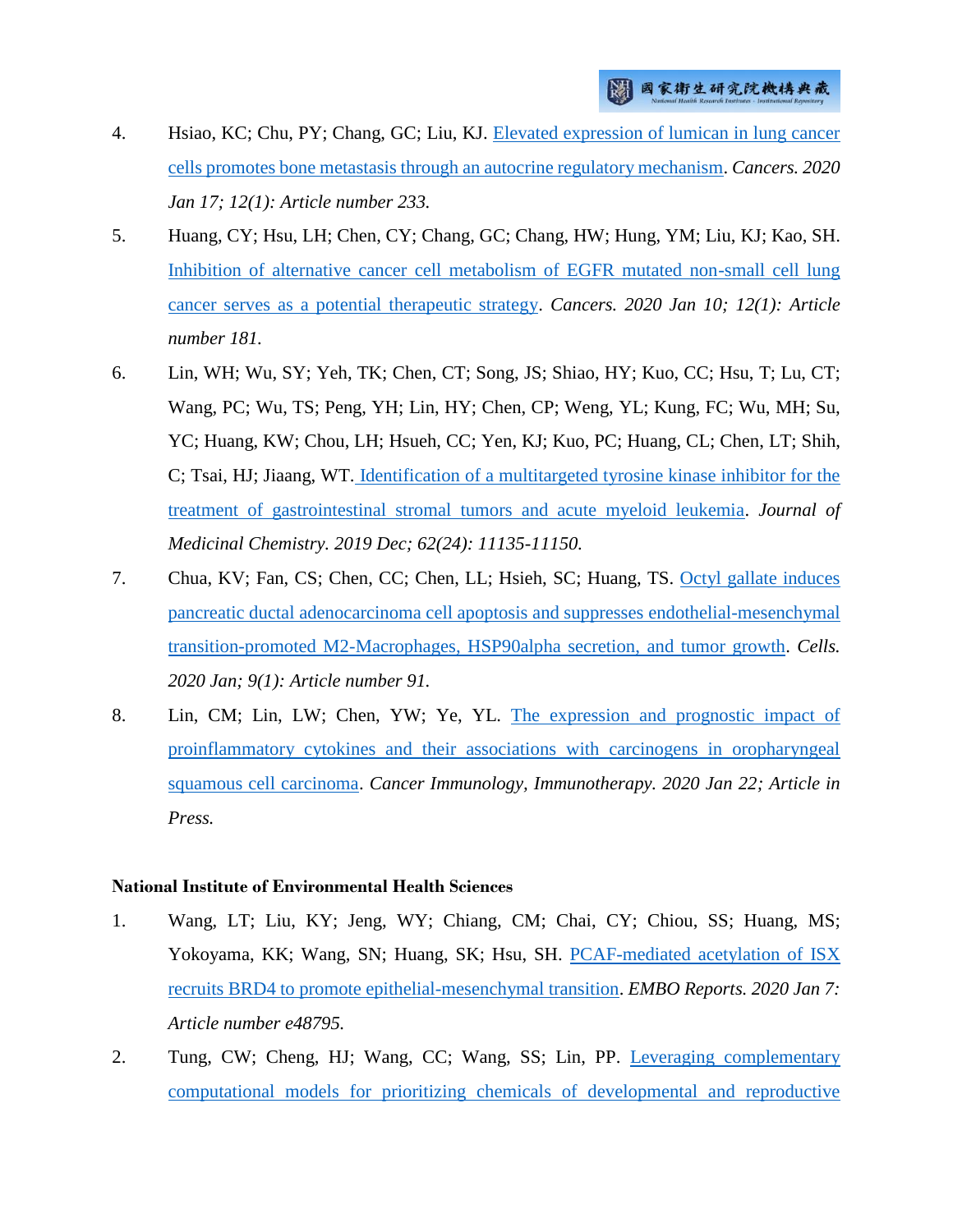[toxicity concern: An example of food contact materials.](http://ir.nhri.org.tw/handle/3990099045/12481) *Archives of Toxicology. 2020 Jan 2; Article in Press.*

- 3. Chen, TH; Hsu, YC; Zeng, YT; Candice Lung, SC; Su, HJ; Chao, HJ; Wu, CD. [A hybrid](http://ir.nhri.org.tw/handle/3990099045/12478)  [kriging/land-use regression model with Asian culture-specific sources to assess NO2](http://ir.nhri.org.tw/handle/3990099045/12478)  [spatial-temporal variations.](http://ir.nhri.org.tw/handle/3990099045/12478) *Environmental Pollution. 2020 Apr; 259: Article number 113875.*
- 4. Yen, CC; Tung, CW; Chang, CW; Tsai, CC; Hsu, MC; Wu, YT. [Potential risk of](http://ir.nhri.org.tw/handle/3990099045/12479)  [higenamine misuse in sports: Evaluation of lotus plumule extract products and a human](http://ir.nhri.org.tw/handle/3990099045/12479)  [study.](http://ir.nhri.org.tw/handle/3990099045/12479) *Nutrients. 2020 Jan 21; 12(2): Article number 285.*
- 5. Tseng, CH. [Metformin use is associated with a lower risk of uterine leiomyoma in female](http://ir.nhri.org.tw/handle/3990099045/12494)  [type 2 diabetes patients](http://ir.nhri.org.tw/handle/3990099045/12494). *Therapeutic Advances in Endocrinology and Metabolism. 2019 Dec; 10: 1-13.*
- 6. Yang, CF; Karmaus, WJJ; Yang, CC; Chen, ML; Wang, IJ. [Bisphenol a exposure, DNA](http://ir.nhri.org.tw/handle/3990099045/12480)  [methylation, and asthma in Children.](http://ir.nhri.org.tw/handle/3990099045/12480) *International Journal of Environmental Research and Public Health. 2020 Jan 1; 17(1): Article number 298.*

#### **National Institute of Infectious Diseases and Vaccinology**

- 1. Sun, P; Nie, K; Zhu, Y; Liu, Y; Wu, P; Liu, Z; Du, S; Fan, H; Chen, CH; Zhang, R; Wang, P; Cheng, G. [A mosquito salivary protein promotes flavivirus transmission by activation](http://ir.nhri.org.tw/handle/3990099045/12460)  [of autophagy.](http://ir.nhri.org.tw/handle/3990099045/12460) *Nature Communications. 2020 Jan 14; 11: Article number 260.*
- 2. Liu, W; Duan, X; Xu, L; Shang, W; Zhao, J; Wang, L; Li, JC; Chen, CH; Liu, JP; Tong, C. [Chchd2 regulates mitochondrial morphology by modulating the levels of Opa1.](http://ir.nhri.org.tw/handle/3990099045/12461) *Cell Death and Differentiation. 2020 Jan 6; Article in Press.*
- 3. Buchman, A; Gamez, S; Li, M; Antoshechkin, I; Li, HH; Wang, HW; Chen, CH; Klein, MJ; Duchemin, JB; Crowe, JE, Jr.; Paradkar, PN; Akbari, OS. [Broad dengue neutralization](http://ir.nhri.org.tw/handle/3990099045/12493)  [in mosquitoes expressing an engineered antibody.](http://ir.nhri.org.tw/handle/3990099045/12493) *PLoS Pathogens. 2020 Jan; 16(1): Article number e1008103.*
- 4. Wang, YC; Ku, WW; Yang, YS; Kao, CC; Kang, FY; Kuo, SC; Chiu, CH; Chen, TL; Wang, FD; Lee, AY. Is polymicrobial bacteremia an independent risk factor for mortality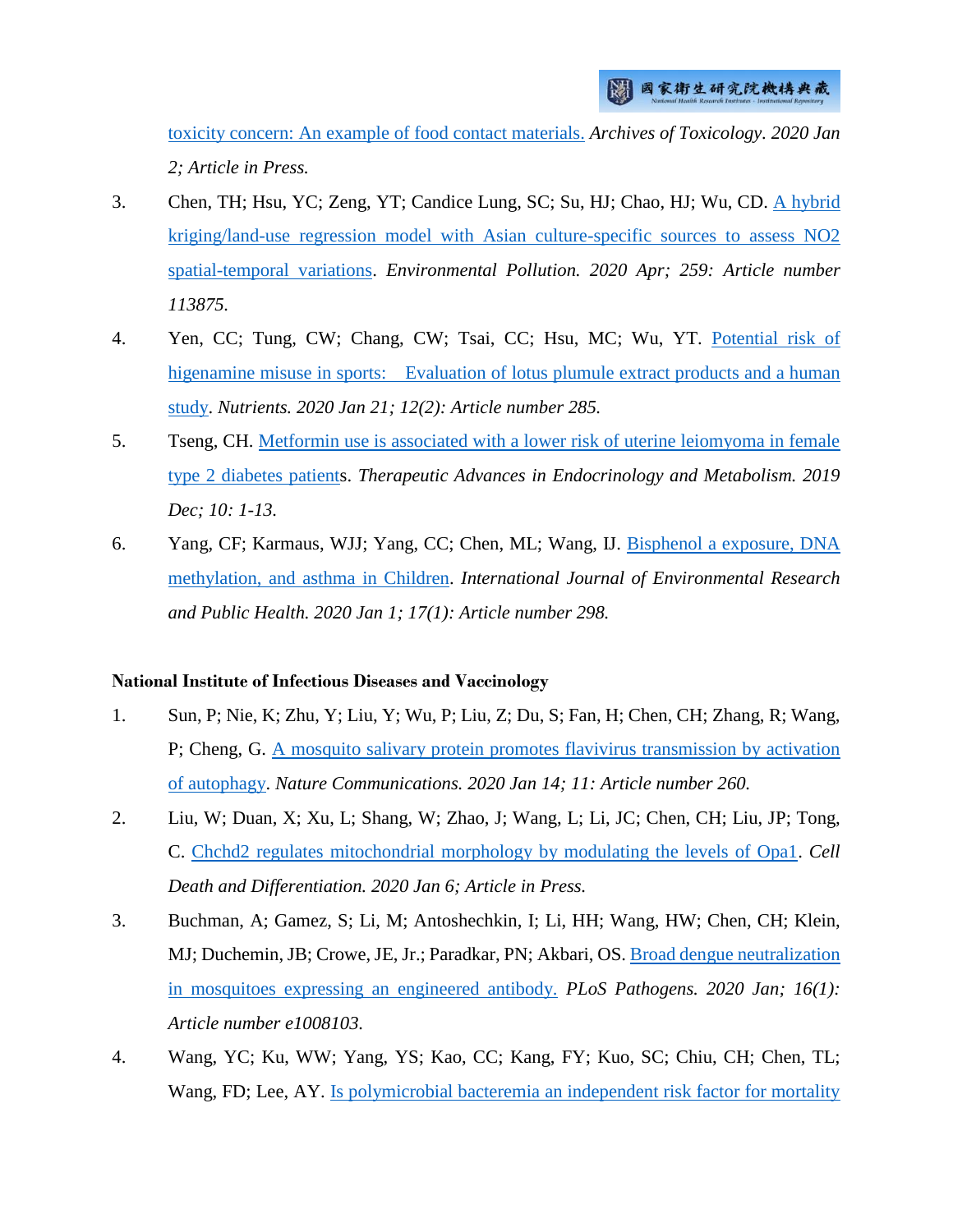[in acinetobacter baumannii bacteremia?](http://ir.nhri.org.tw/handle/3990099045/12457) *Journal of Clinical Medicine. 2020 Jan 6; 9(1): Article number 153.*

- 5. Hung, SJ; Hsu, YM; Huang, SW; Tsai, HP; Lee, LYY; Hurt, AC; Barr, IG; Shih, SR; Wang, JR. [Genetic variations on 31 and 450 residues of influenza A nucleoprotein affect viral](http://ir.nhri.org.tw/handle/3990099045/12463)  [replication and translation.](http://ir.nhri.org.tw/handle/3990099045/12463) *Journal of Biomedical Science. 2020 Jan 6; 27(1): Article number 17.*
- 6. Chen, HY; Wu, YF; Chou, FC; Wu, YH; Yeh, LT; Lin, KI; Liu, FT; Sytwu, HK. [Intracellular galectin-9 enhances proximal TCR signaling and potentiates autoimmune](http://ir.nhri.org.tw/handle/3990099045/12455)  [diseases](http://ir.nhri.org.tw/handle/3990099045/12455). *Journal of Immunology. 2020 Jan 22; Article in Press.*
- 7. Kuo, SC; Liu, CE; Lu, PL; Chen, YS; Lu, MC; Ko, WC; Hsueh, PR; Chuang, YC; Wang, FD; the SMART Asia-Pacific Group. [Activity of ceftolozane-tazobactam against Gram](http://ir.nhri.org.tw/handle/3990099045/12456)[negative pathogens isolated from lower respiratory tract infections in the Asia-Pacific](http://ir.nhri.org.tw/handle/3990099045/12456)  [region: SMART 2015-2016.](http://ir.nhri.org.tw/handle/3990099045/12456) *International Journal of Antimicrobial Agents. 2020 Jan 7; Article in Press.*
- 8. Yeo, WL; Heng, E; Tan, LL; Lim, YW; Ching, KC; Tsai, DJ; Jhang, YW; Lauderdale, TL; Shia, KS; Zhao, H; Ang, EL; Zhang, MM; Lim, YH; Wong, FT. [Biosynthetic engineering](http://ir.nhri.org.tw/handle/3990099045/12462)  [of the antifungal, anti-MRSA auroramycin.](http://ir.nhri.org.tw/handle/3990099045/12462) *Microbial Cell Factories. 2020 Jan 6; 19: Article number 3.*
- 9. Tan, BH; Chakrabarti, A; Patel, A; Chua, MMM; Sun, PL; Liu, Z; Rotjanapan, P; Li, R; Wahyuningsih, R; Chayakulkeeree, M; Chen, YC. [Clinicians' challenges in managing](http://ir.nhri.org.tw/handle/3990099045/12458)  [patients with invasive fungal diseases in seven Asian countries: An Asia fungal working](http://ir.nhri.org.tw/handle/3990099045/12458)  [group \(AFWG\) survey.](http://ir.nhri.org.tw/handle/3990099045/12458) *International Journal of Infectious Diseases. 2020 Jan 13; Article in Press.*
- 10. hHuang, SH; Wu, CH; Chen, SJ; Sytwu, HK; Lin, GJ. [Immunomodulatory effects and](ttp://ir.nhri.org.tw/handle/3990099045/12454)  potential clinical [applications of dimethyl sulfoxide.](ttp://ir.nhri.org.tw/handle/3990099045/12454) *Immunobiology. 2020 Jan 22; Article in Press.*
- 11. Chang, CM; Shih, HI; Wu, CJ; Lauderdale, TL; Lee, NY; Lee, CC; Chen, YC; Huang, CC; Ko, WC. Fluoroquinolone [resistance in Haemophilus influenzae from nursing home](http://ir.nhri.org.tw/handle/3990099045/12459)  [residents in Taiwan: Correlation of MICs and mutations in QRDRs.](http://ir.nhri.org.tw/handle/3990099045/12459) *Journal of Applied*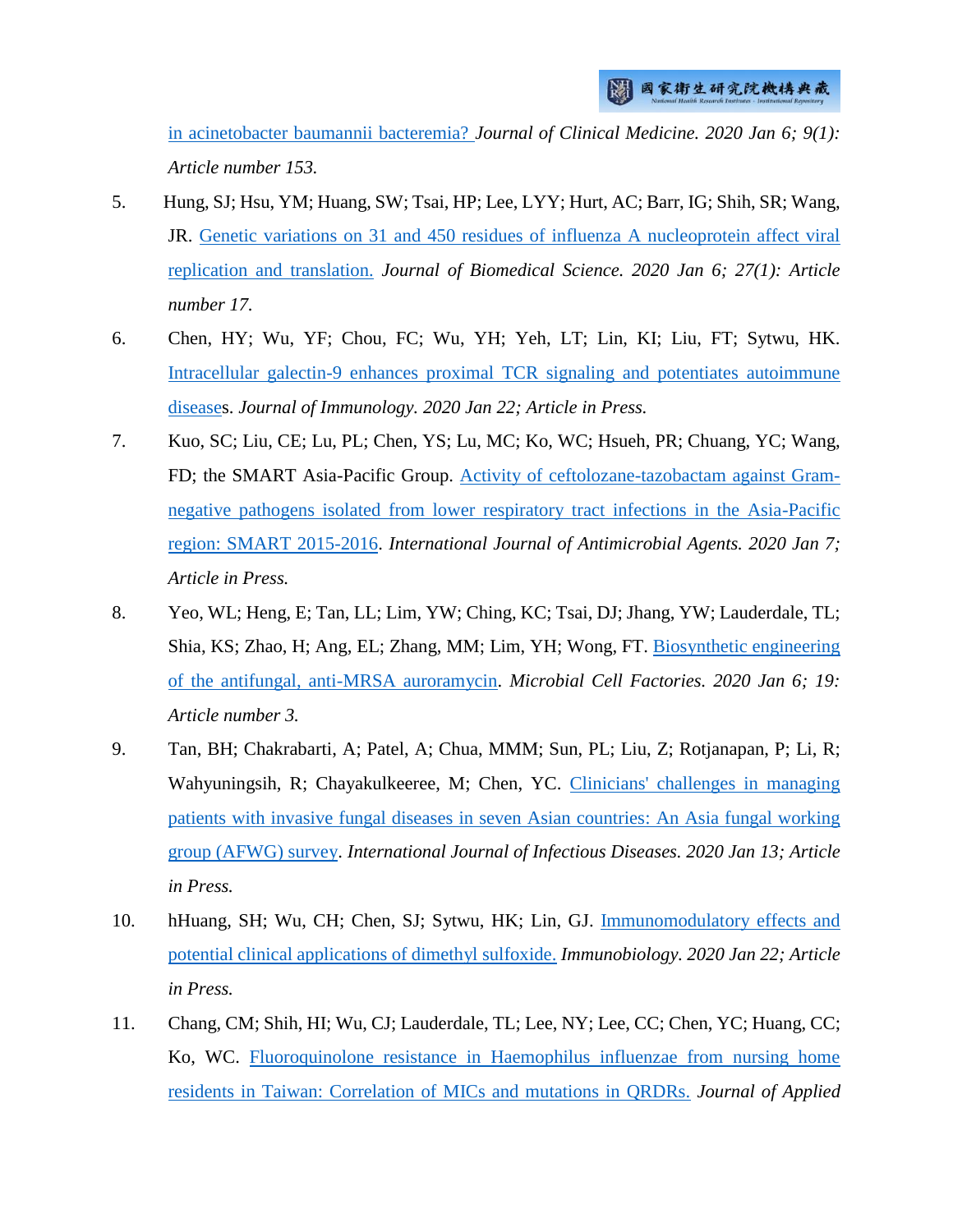*Microbiology. 2020 Jan 17; Article in Press.*

## **National Mosquito-Borne Diseases Control Research Center**

- 1. Buchman, A; Gamez, S; Li, M; Antoshechkin, I; Li, HH; Wang, HW; Chen, CH; Klein, MJ; Duchemin, JB; Crowe, JE, Jr.; Paradkar, PN; Akbari, OS. [Broad dengue neutralization](http://ir.nhri.org.tw/handle/3990099045/12493)  [in mosquitoes expressing an engineered antibody.](http://ir.nhri.org.tw/handle/3990099045/12493) *PLoS Pathogens. 2020 Jan; 16(1): Article number e1008103.*
- 2. Hung, SJ; Hsu, YM; Huang, SW; Tsai, HP; Lee, LYY; Hurt, AC; Barr, IG; Shih, SR; Wang, JR. [Genetic variations on 31 and 450 residues of influenza A nucleoprotein affect viral](http://ir.nhri.org.tw/handle/3990099045/12463)  [replication and translation.](http://ir.nhri.org.tw/handle/3990099045/12463) *Journal of Biomedical Science. 2020 Jan 6; 27(1): Article number 17.*

## **Center for Neuropsychiatric Research**

- 1. Wu, KJ; Chen, YH; Bae, EK; Song, Y; Min, W; Yu, SJ. [Human milk Oligosaccharide 2 '-](http://ir.nhri.org.tw/handle/3990099045/12475) [Fucosyllactose reduces neurodegeneration in stroke brain.](http://ir.nhri.org.tw/handle/3990099045/12475) *Translational Stroke Research. 2020 Jan 2; Article in Press.*
- 2. Fang, CP; Wang, SC; Tsou, HH; Chung, RH; Hsu, YT; Liu, SC; Kuo, HW; Liu, TH; Chen, ACH; Liu, YL. [Genetic polymorphisms in the opioid receptor delta 1 \(OPRD1\) gene are](http://ir.nhri.org.tw/handle/3990099045/12476)  [associated with methadone dose in methadone maintenance treatment for heroin](http://ir.nhri.org.tw/handle/3990099045/12476)  [dependence.](http://ir.nhri.org.tw/handle/3990099045/12476) *Journal of Human Genetics. 2020 Jan 7; Article in Press.*
- 3. Chen, WT; Wang, N; Lin, KC; Liu, CY; Chen, WJ; Chen, CY. [Childhood social context](http://ir.nhri.org.tw/handle/3990099045/12472)  in relation to alcohol expectancy [through early adolescence: A latent profile approach.](http://ir.nhri.org.tw/handle/3990099045/12472)  *Drug and Alcohol Dependence. 2020 Mar 1; 208: Article number 107851.*
- 4. Wang, SH; Lai, RY; Lee, YC; Su, MH; Chen, CY; Hsiao, PC; Yang, AC; Liu, YL; Tsai, SJ; Kuo, PH. [Association between polygenic liability for schizophrenia and substance](http://ir.nhri.org.tw/handle/3990099045/12474)  [involvement: A nationwide population-based study in Taiwan.](http://ir.nhri.org.tw/handle/3990099045/12474) *Genes, Brain, and Behavior. 2020 Jan 10; Article in Press.*
- 5. Liu, YL; Kuo, HW; Fang, CP; Tsung, JH; Chen, ACH. [Adhesion molecules as potential](http://ir.nhri.org.tw/handle/3990099045/12473)  [novel biomarkers for opioid dependence.](http://ir.nhri.org.tw/handle/3990099045/12473) *Current Pharmaceutical Design. 2020 Jan 16;*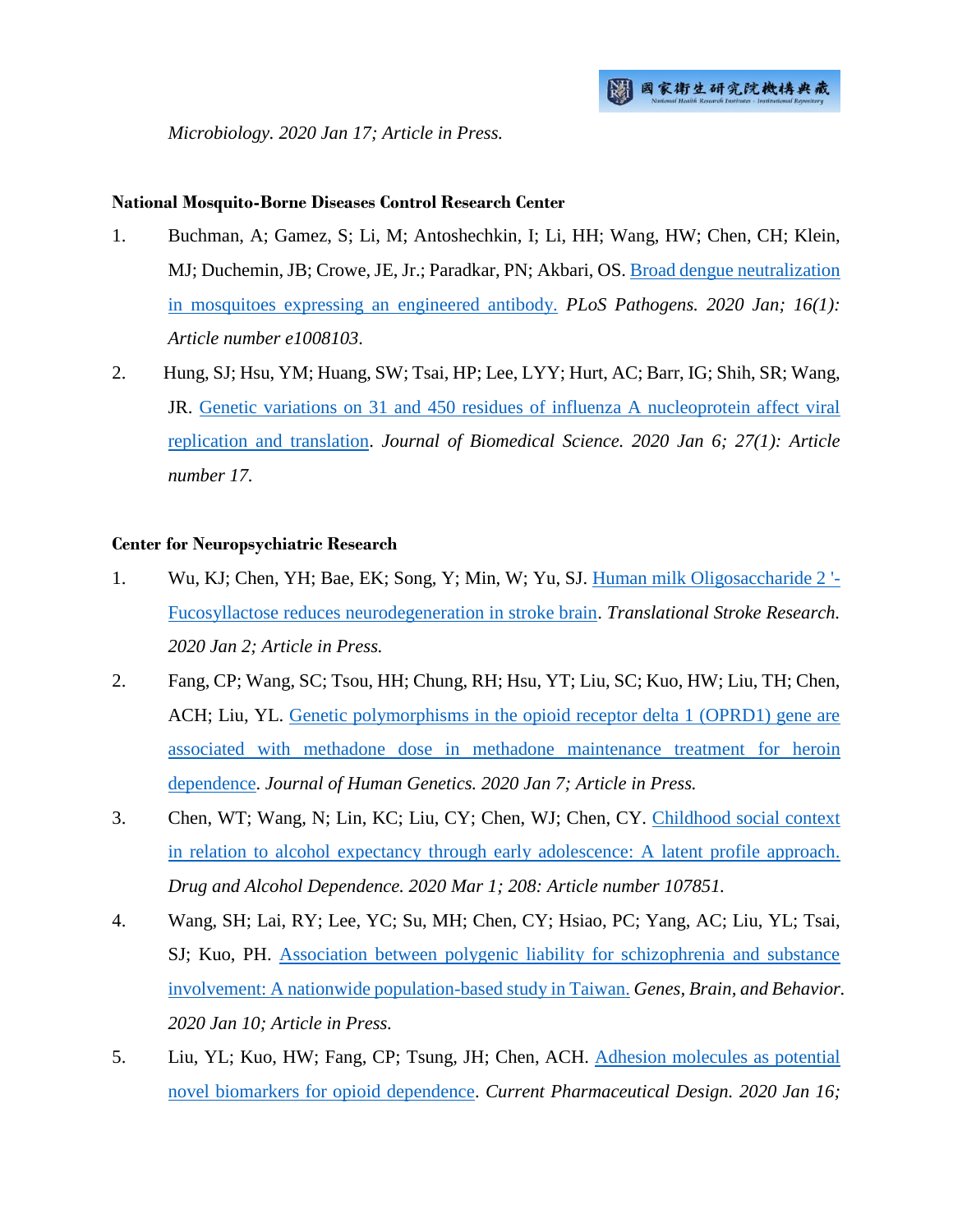#### **Immunology Research Center**

- 1. Lai, CY; Yeh, DW; Lu, CH; Liu, YL; Chuang, YC; Ruan, JW; Kao, CY; Huang, LR; Chuang, TH. [Epigenetic silencing of ubiquitin specific protease 4 by snail1 contributes to](http://ir.nhri.org.tw/handle/3990099045/12450)  [macrophage-dependent inflammation and therapeutic resistance in lung cancer.](http://ir.nhri.org.tw/handle/3990099045/12450) *Cancers. 2020 Jan 8; 12(1): Article number 148.*
- 2. Keshari, S; Wang, Y; Herr, DR; Wang, SM; Yang, WC; Chuang, TH; Chen, CL; Huang, CM. [Skin cutibacterium acnes mediates fermentation to suppress the calcium phosphate](http://ir.nhri.org.tw/handle/3990099045/12447)[induced itching: A butyric acid derivative with potential for uremic pruritus.](http://ir.nhri.org.tw/handle/3990099045/12447) *Journal of Clinical Medicine. 2020 Jan 22; 9(2): Article number 312.*
- 3. Yang, JJ; Huang, YC; Chuang, TH; Herr, DR; Hsieh, MF; Huang, CJ; Huang, CM. [Cysteine-capped hydrogels incorporating copper as effective antimicrobial materials](http://ir.nhri.org.tw/handle/3990099045/12448)  [against methicillin-resistant staphylococcus aureus.](http://ir.nhri.org.tw/handle/3990099045/12448) *Microorganisms. 2020 Jan 21; 8(2): Article number 149.*
- 4. Tan, T. Induction of TRAF2-mediated [DUSP14/MKP6 ubiquitination by PRMT5](http://ir.nhri.org.tw/handle/3990099045/12449) [mediated arginine methylation.](http://ir.nhri.org.tw/handle/3990099045/12449) *Molecular Biology of the Cell. 2018 Dec; 29(26): Abstract number P1574.*

# **Construction, Management & Service Center**

1. Lin, YY; Lee, YH; Chang, SC; Lee, DC; Lu, KY; Hung, YM; Chang, YP. [Individual](http://ir.nhri.org.tw/handle/3990099045/12477)  [resilience, intention to stay, and work frustration among postgraduate two-year programme](http://ir.nhri.org.tw/handle/3990099045/12477)  [nurses\[Erratum: Collegian. 2019 Aug; 26\(4\): 435-440.\].](http://ir.nhri.org.tw/handle/3990099045/12477) *Collegian. 2020 Jan 14; Article in Press.*

# **Graduate Student Program**

1. Chen, TC; Chuang, JY; Ko, CY; Kao, TJ; Yang, PY; Yu, CH; Liu, MS; Hu, SL; Tsai, YT; Chan, H; Chang, WC; Hsu, TI. [AR ubiquitination induced by the curcumin analog](http://ir.nhri.org.tw/handle/3990099045/12446)  [suppresses growth of temozolomide-resistant glioblastoma through disrupting GPX4-](http://ir.nhri.org.tw/handle/3990099045/12446)